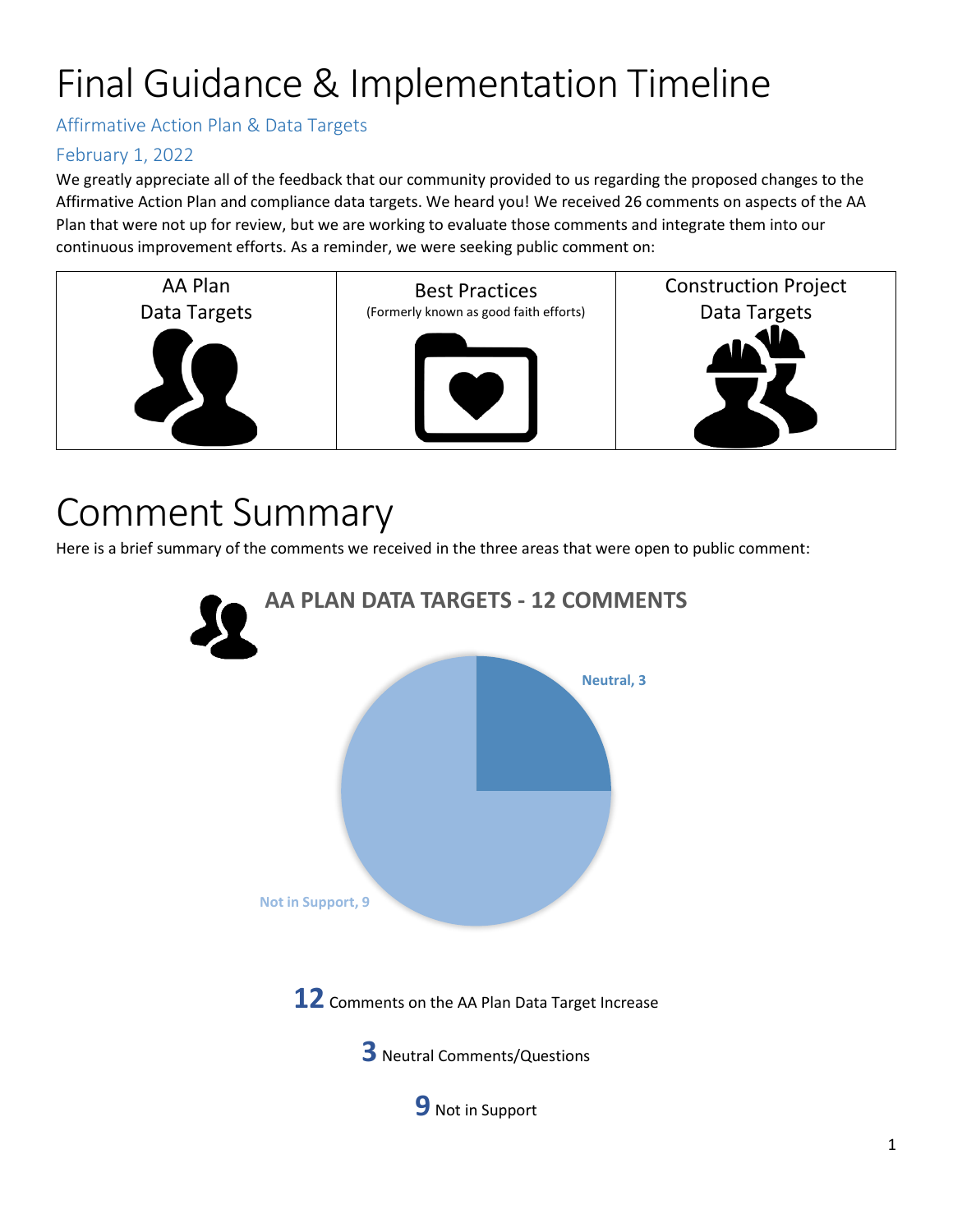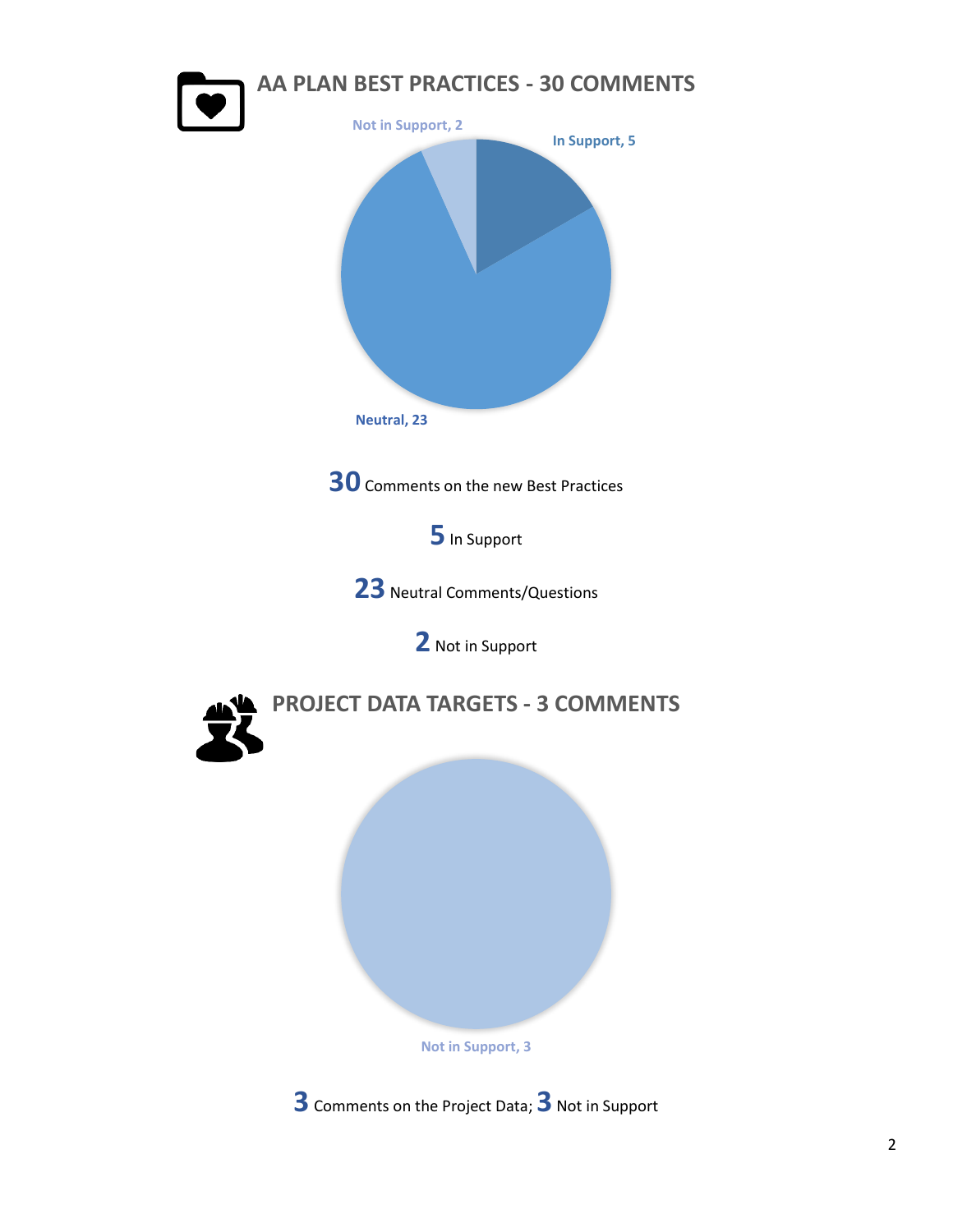# Most Common Comments & Questions

| Category                              | Ħ              | <b>Comment</b>                                                                                                   | Response                                                                                                                                                                                                                                                                                                                                                                                                  |
|---------------------------------------|----------------|------------------------------------------------------------------------------------------------------------------|-----------------------------------------------------------------------------------------------------------------------------------------------------------------------------------------------------------------------------------------------------------------------------------------------------------------------------------------------------------------------------------------------------------|
| <b>Best Practices</b>                 | 9              | Please provide more examples<br>including how to document the<br>best practices.                                 | We will absolutely do this, and as a first step, we will<br>add 3 new Best Practices with clear documentation so<br>as to not overwhelm folks with implementation.                                                                                                                                                                                                                                        |
| <b>Best Practices</b>                 | 5              | Broaden the Best Practice #6 for<br>the RaISE Program to include<br>hires from Community Based<br>Organizations. | We will do this, on a temporary basis, until the RaISE<br>program produces more referrals.                                                                                                                                                                                                                                                                                                                |
| <b>Various</b>                        | 5              | General concerns about being a<br>union contractor successful AA<br>Planning.                                    | Companies that are signatory to unions still have<br>employees that are not - such as office staff including<br>HR, finance, payroll, etc., that goals and Best Practices<br>can apply to. We understand that union contractors<br>may not have full control about who is sent to work in<br>construction trades. These companies should focus<br>most where they have control, or on their direct hires. |
| <b>AA Plan Data</b><br><b>Targets</b> | 4              | Can we have industry-specific<br>goals for Vendors and Suppliers?                                                | This is a wonderful question and we will spend the next<br>year researching how to best do this for both Vendors<br>and Suppliers and Community Based Organizations. We<br>will not raise the AA Plan data targets for Vendors &<br>Suppliers and CBOs at this time.                                                                                                                                      |
| <b>Best Practices</b>                 | $\overline{4}$ | The increased number of Best<br>Practices is appreciated.                                                        | We are glad to hear that an increase in options works<br>for our partners.                                                                                                                                                                                                                                                                                                                                |
| <b>Best Practices</b>                 | $\overline{4}$ | Could the trainee program<br>include apprenticeship or<br>interns?                                               | At this time, we are going to pause and implement the<br>in-house trainee program after we can provide more<br>specific guidance on how to implement this type of<br>program. When it is implemented, we do not believe<br>interns nor apprentices will count.                                                                                                                                            |
| <b>Best Practices</b>                 | $\overline{3}$ | How many Best Practices will we<br>need to document?                                                             | Even though we are working up to 9 options,<br>companies will still only be required to document 3<br>best practices.                                                                                                                                                                                                                                                                                     |
| <b>AA Plan Data</b><br><b>Targets</b> | 3              | This is too big of an increase.                                                                                  | We heard you loud and clear on this, particularly for<br>vendors and suppliers and CBOs. However, we are<br>seeing construction companies hit these targets. We<br>have decided to proceed with the change for<br>construction AA Plans, and regroup for the vendors and<br>suppliers and CBOs.                                                                                                           |

**Other questions that were not as common but really got us thinking included:**

| How can a small business in particular work to implement<br>these new best practices on a short timeline? | We really took this question to heart, and as a result we<br>are going to have a phased implementation for the new<br>Best Practices. We will start by adding 3, and by<br>January 2023 we will completely shift. |
|-----------------------------------------------------------------------------------------------------------|-------------------------------------------------------------------------------------------------------------------------------------------------------------------------------------------------------------------|
| What is the specific lookback period for the Best<br>Practices?                                           | We have specified a look back period in each.                                                                                                                                                                     |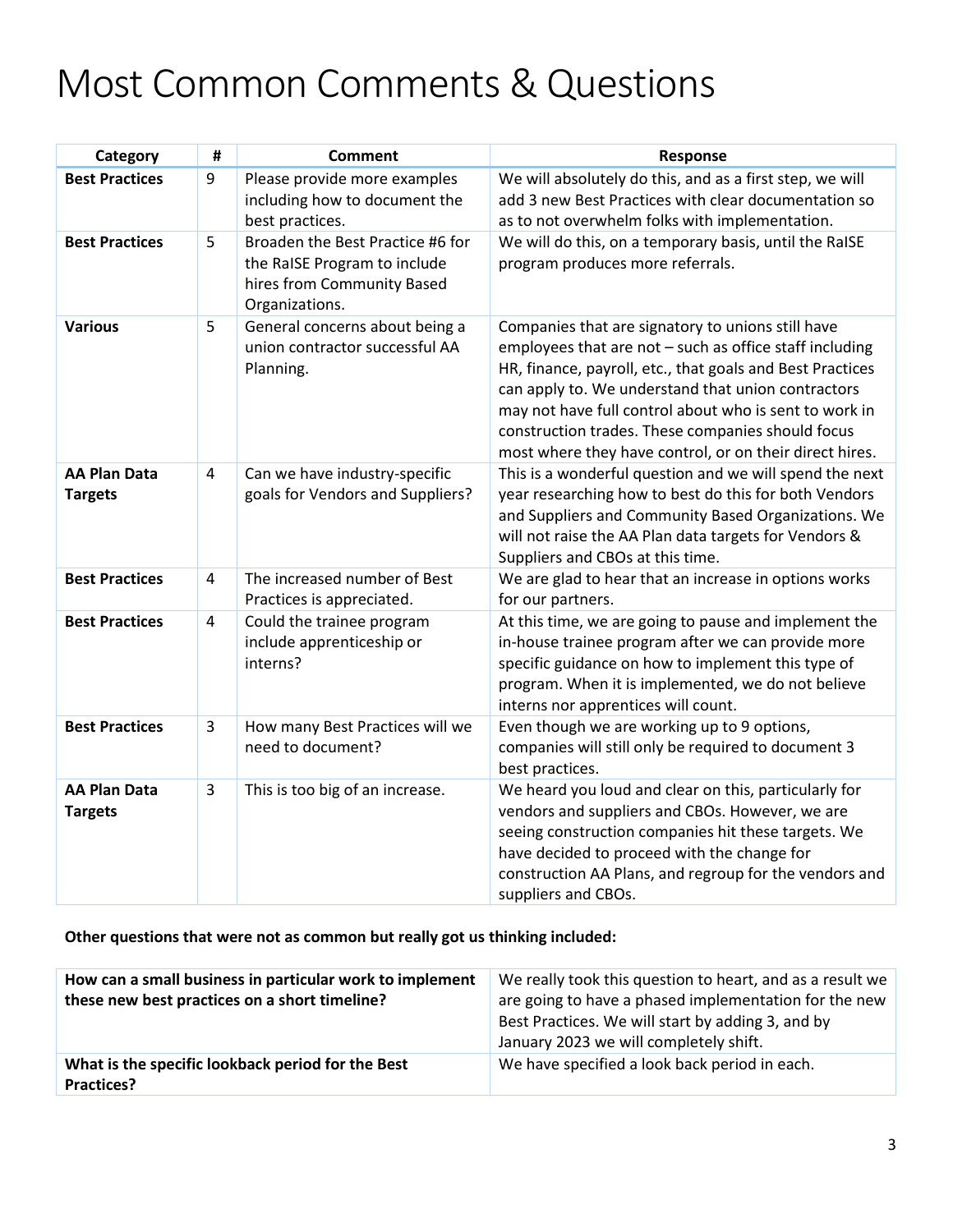## Next Steps and Implementation

Based on the comments received, the Department of Civil Rights has determined we will phase implementation in the following way:



## AA Plan Best Practices

We will slowly begin phasing in the new Best Practices.

#### February 15, 2022

The best practices options will include the current five, and we will add three more to begin. We will publish Resource Guides with tips on how to be successful in submitting these best practices.

The choices will be:

 $78a$ : Copies of TWO (2) new targeted AA outreach correspondences from the last 12 months (e.g., letters, emails, feature advertisements, documentation of in-person meetings), specifically requesting referral of minority and/or female applicants who are underutilized in your workforce, and directed to related diversity organizations. Also, include any organizations' responses, if received.

 $78$ b: Copies of documentation from the past 6 months or upcoming 6 months demonstrating your participation in, or registration for, a diversity- focused job fair with a plan for active outreach to under-utilized Affirmative Action group members.

 $78c$ : Copies of documentation from the past 6 months or upcoming 6 months showing your active participation in diversity-focused apprenticeship or internship programs.

 $78d$ : Copies of documentation or description of increased inclusion of under-utilized Affirmative Action group members into your hiring process that will occur in the following 6 months.

 $78e$ : Workforce Analysis and Goals table documenting net increase(s) in the overall employment percentage of your under-utilized Affirmative Action group(s), demonstrating Affirmative Action hiring progress from the prior year or your last submission.

 $78f$ : Copies of documentation of the existence of Employee Resource Group(s) focused on underutilized/target group(s).

 $78g$ : Copies of documentation from the last 24 months that the company has hired from the RaISE program or from an employment readiness training offered by a Community Based Organization.

 $78h$ : Copies of documentation from the last 12 months of one or two other strategies identified with the Department of Civil Rights customized to your business.

### February – December 2022

Remaining new best practices and their accompanying resources guides and documentation will be added as they become available.

### January 1, 2023

All new 9 best practices will be implemented and the previous good faith efforts will be removed. All resource guides and documentation standards will be shared.